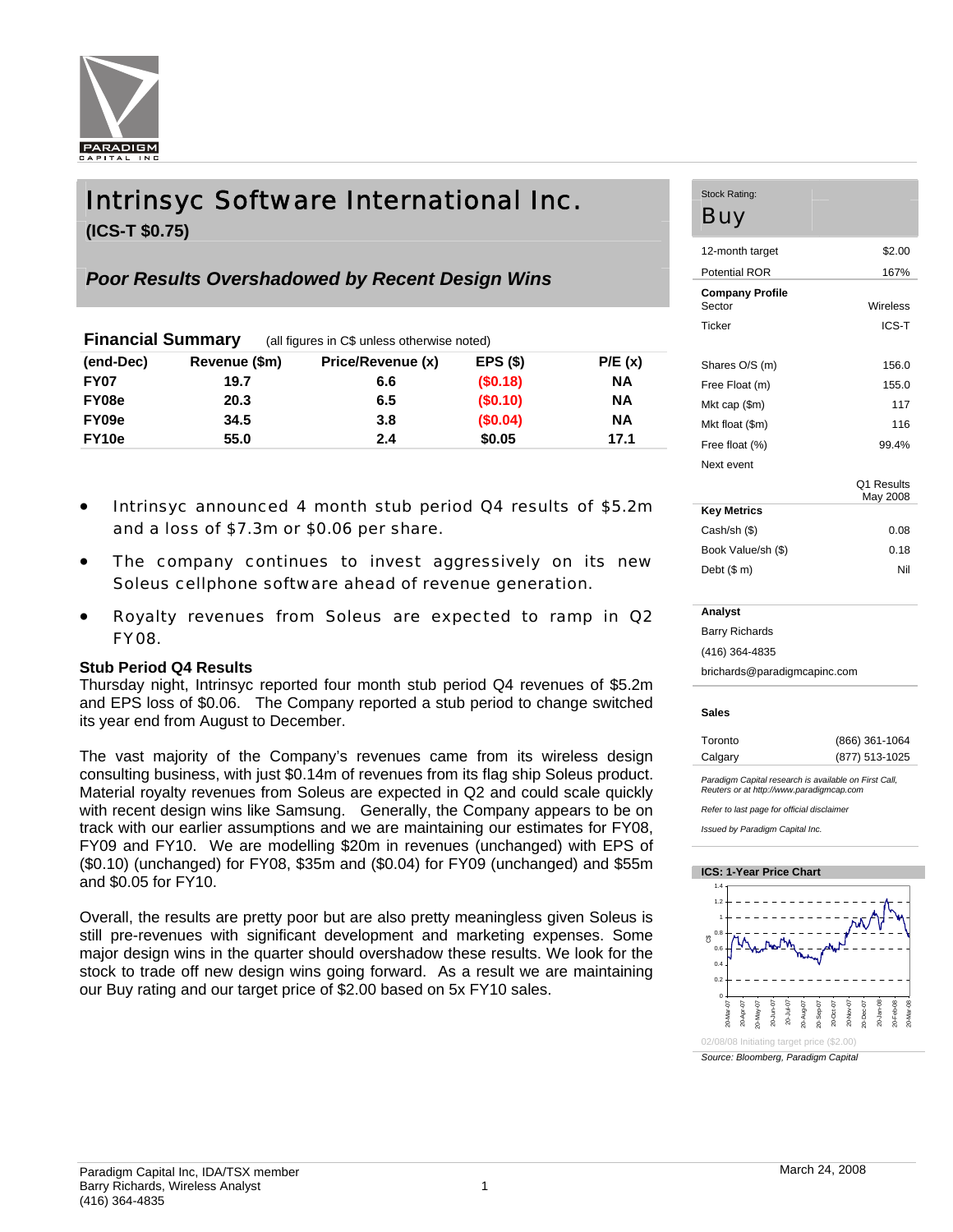

# **Income Statement:**

| (in C\$ 000s) CAN GAAP          | Actual       | Actual      | <b>Stub</b>   | <b>Estimate</b> | Estimate      | Estimate    | Estimate    | <b>Estimate</b> | <b>Estimate</b> | <b>Estimate</b> |
|---------------------------------|--------------|-------------|---------------|-----------------|---------------|-------------|-------------|-----------------|-----------------|-----------------|
| Fiscal year end December 31st   | <b>FY06</b>  | <b>FY07</b> | Dec-31        | Mar-08          | <b>Jun-08</b> | Sep-08      | Dec-08      | <b>FY08</b>     | <b>FY09</b>     | <b>FY10</b>     |
|                                 | (Aug)        | (Aug)       | (four months) |                 |               |             |             |                 |                 |                 |
| Revenue                         | 18,658       | 19,706      | 5,221         | 4,500           | 5,000         | 5,250       | 5,500       | 20,250          | 34,500          | 55,000          |
| Y/Y Change                      | 6.4%         | 5.6%        |               | $-10.4%$        | $-0.7%$       | 2.7%        | 21.2%       | 2.8%            | 70.4%           | 59.4%           |
| Q/Q Change                      |              |             |               | $-0.8%$         | 11.1%         | 5.0%        | 4.8%        |                 |                 |                 |
|                                 |              |             |               |                 |               |             |             |                 |                 |                 |
| COGS                            | 11,318       | 10,034      | 3,319         | 2,160           | 2,250         | 2,100       | 1,925       | 8,435           | 8,638           | 5,500           |
| <b>Gross Profit</b>             | 7,340        | 9,672       | 1,902         | 2,340           | 2,750         | 3,150       | 3,575       | 11,815          | 25,863          | 49,500          |
| Gross Margin                    | 39.3%        | 49.1%       | 36.4%         | 52.0%           | 55.0%         | 60.0%       | 65.0%       | 58.3%           | 75.0%           | 90.0%           |
|                                 |              |             |               |                 |               |             |             |                 |                 |                 |
| R&D                             | 11,107       | 12,026      | 3,346         | 2,500           | 2,800         | 3,000       | 3,250       | 11,550          | 13,750          | 18,000          |
| % of Revenue                    | 59.5%        | 61.0%       |               | 55.6%           | 56.0%         | 57.1%       | 59.1%       | 57.0%           | 39.9%           | 32.7%           |
| <b>S,G&amp;A</b>                | 8,865        | 11,810      | 4,525         | 3,600           | 3,550         | 3,650       | 3,750       | 14,550          | 17,500          | 22,000          |
| % of Revenue                    | 47.5%        | 59.9%       |               | 80.0%           | 71.0%         | 69.5%       | 68.2%       | 71.9%           | 50.7%           | 40.0%           |
| <b>Operating Expenses</b>       | 19,971       | 23,836      | 7,871         | 6,100           | 6,350         | 6,650       | 7,000       | 26,100          | 31,250          | 40,000          |
| % of Revenue                    | 107.0%       | 121.0%      | 150.8%        | 135.6%          | 127.0%        | 126.7%      | 127.3%      | 128.9%          | 90.6%           | 72.7%           |
|                                 |              |             |               |                 |               |             |             |                 |                 |                 |
| Operating Income                | $-12,632$    | $-14,164$   | $-5,969$      | $-3,760$        | $-3,600$      | $-3,500$    | $-3,425$    | $-14,285$       | $-5,388$        | 9,500           |
| % of Revenue                    |              |             |               | $-83.6%$        | $-72.0%$      | $-66.7%$    | $-62.3%$    | $-70.5%$        | $-15.6%$        | 17.3%           |
|                                 |              |             |               |                 |               |             |             |                 |                 |                 |
| <b>Interest Expense</b>         | 692          | 609         | $-195$        | $-375$          | $-350$        | $-325$      | $-300$      | $-1,350$        | $-1.000$        | $-800$          |
| Depreciation                    | 1,471        | 821         | 284           | 223             | 275           | 300         | 325         | 1,123           | 1,335           | 1,600           |
| Writedowns                      | $\mathbf{1}$ | 0           | 659           | $\overline{0}$  | $\mathbf 0$   | 0           | 0           | 0               | 0               | $\mathbf 0$     |
| <b>FX Loss</b>                  | 428          | 126         | 289           | $\overline{0}$  | $\mathbf 0$   | $\mathbf 0$ | $\mathbf 0$ | $\mathbf 0$     | $\mathbf 0$     | $\mathbf 0$     |
| <b>Stock Based Compensation</b> | 915          | 669         | 230           | 204             | 204           | 204         | 204         | 818             | 800             | 1,000           |
| Other Expense                   | 124          | 294         | $\mathbf 0$   | $\overline{0}$  | 125           | 125         | 135         | $\mathsf 0$     | 0               | $\mathbf 0$     |
|                                 |              |             |               |                 |               |             |             |                 |                 |                 |
| Pretax Income                   | $-14.920$    | $-16,682$   | $-7,237$      | $-3,812.0$      | $-3,854$      | $-3,804$    | $-3.789$    | $-14,875$       | $-6.523$        | 7.700           |
| % of Revenue                    | $-80.0%$     | $-84.7%$    | $-138.6%$     | $-84.7%$        | $-77.1%$      | $-72.5%$    | $-68.9%$    | $-73.5%$        | $-18.9%$        | 14.0%           |
| Income Tax                      | 131          | 316         | 58            | $\overline{0}$  | $\mathbf 0$   | $\mathbf 0$ | $\mathbf 0$ | $\mathbf 0$     | $\mathbf 0$     | $\Omega$        |
| Tax Rate                        | $-0.9%$      | $-1.9%$     | $-0.8%$       | 1.3%            | 1.3%          | 0.0%        | 0.0%        | 0.0%            | 0.0%            | 0.0%            |
|                                 |              |             |               |                 |               |             |             |                 |                 |                 |
| Net Income                      | $-16,394$    | $-16,998$   | $-7,294$      | $-3,812$        | $-3,854$      | $-3,804$    | $-3,789$    | $-15,260$       | $-6,651$        | 7,700           |
|                                 |              |             |               | $-84.7%$        | $-77.1%$      | $-72.5%$    | $-68.9%$    | $-75.4%$        | $-19.3%$        | 14.0%           |
|                                 |              |             |               |                 |               |             |             |                 |                 |                 |
| <b>Shares</b>                   | 67,618       | 94,182      | 119,493       | 152,593         | 152,718       | 152,843     | 152,968     | 152,781         | 153,256         | 154,000         |
| <b>Fully Diluted Shares</b>     | 67,618       | 94,182      | 119,493       | 152,593         | 152,843       | 153,093     | 153,343     | 152,968         | 153,443         | 155,000         |
|                                 |              |             |               |                 |               |             |             |                 |                 |                 |
| Proforma EPS (Ex Special Items) | (\$0.24)     | (\$0.18)    | (\$0.06)      | (\$0.02)        | (\$0.03)      | (\$0.02)    | (\$0.02)    | (S0.10)         | (S0.04)         | \$0.05          |
|                                 | (\$0.24)     | (\$0.18)    | (\$0.06)      | (\$0.02)        | (\$0.03)      | (\$0.02)    | (\$0.02)    | (\$0.10)        | (\$0.04)        | \$0.05          |
|                                 |              |             |               |                 |               |             |             |                 |                 |                 |
| Y/Y Change                      | 165.2%       | $-25.6%$    |               | $-51.3%$        | $-50.7%$      | $-52.8%$    | $-28.0%$    | $-44.7%$        | $-56.6%$        | $-314.2%$       |
| Q/Q Change                      |              |             |               | $-27.4%$        | 1.0%          | $-1.4%$     | $-0.5%$     |                 |                 |                 |
|                                 |              |             |               |                 |               |             |             |                 |                 |                 |

*Source: Paradigm Capital*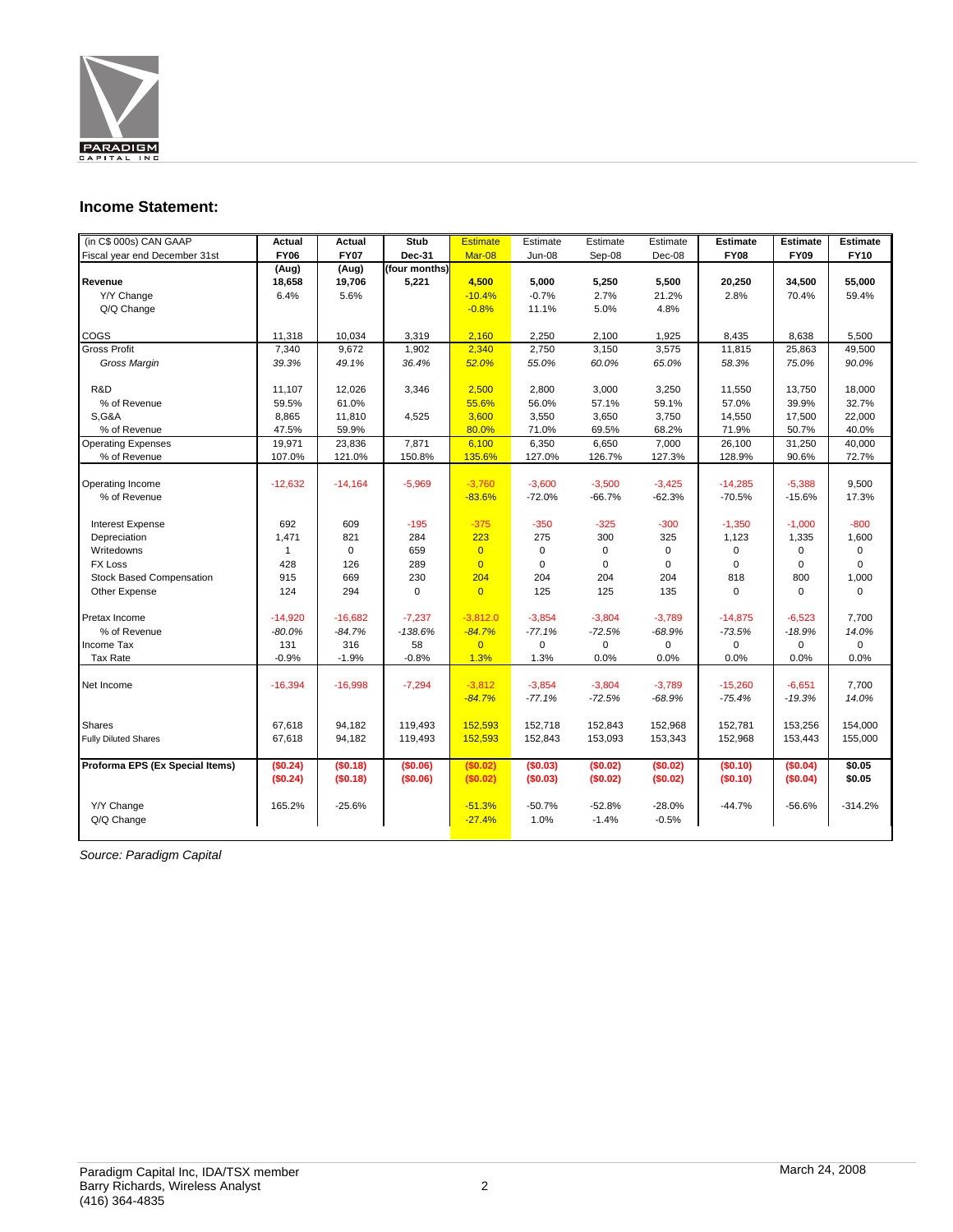

| Intrinsyc Software International Inc. |                |                |                |                |        |
|---------------------------------------|----------------|----------------|----------------|----------------|--------|
| March 20, 2008                        |                |                |                |                |        |
| <b>Balance Sheet</b>                  | 2004           | 2005           | 2006           | 2007           | 2007*  |
| (in C\$ 000s)                         | Q <sub>4</sub> | Q <sub>4</sub> | Q <sub>4</sub> | Q <sub>4</sub> | Stub   |
| Fiscal year end August 31st           | Aug-04         | Aug-05         | Aug-06         | Aug-07         | Dec-07 |
| Cash & Equivalents                    | 4,601          | 7,318          | 22,487         | 19,629         | 12,048 |
| <b>Short-Term Investments</b>         | $\Omega$       | $\Omega$       | $\Omega$       | 0              | 0      |
| <b>Accounts Receivable</b>            | 4,329          | 3,910          | 3,790          | 3,081          | 3,564  |
| Inventory                             | 278            | 134            | 111            | 16             | 103    |
| <b>Prepaid Expenses</b>               | 335            | 346            | 386            | 541            | 693    |
| <b>Total Current Assets</b>           | 9,542          | 11,708         | 26,774         | 23,267         | 16,407 |
|                                       |                |                |                |                |        |
| PP&E, Net                             | 838            | 981            | 1,361          | 1,479          | 1,398  |
| Goodwill                              | 14,190         | 14,190         | 14,190         | 14,190         | 14,190 |
| Intangible & Other                    | 1,443          | 1,213          | 1,134          | 397            | 411    |
| <b>Total Assets</b>                   | 26,013         | 28,091         | 43,458         | 39,333         | 32,406 |
|                                       |                |                |                |                |        |
| <b>Accounts Payable</b>               | 2,032          | 2,790          | 4,011          | 3,563          | 3,339  |
| Income Tax Payable                    | 95             | 263            | 219            | 423            | 244    |
| Notes Payable                         | $\Omega$       | 0              | $\Omega$       | $\Omega$       | 0      |
| <b>Deferred Revenue</b>               | 646            | 837            | 543            | 703            | 1,164  |
| Other                                 | 0              | $\Omega$       | $\Omega$       | 15             | 16     |
| <b>Total Current Liabilities</b>      | 2,772          | 3,890          | 4,772          | 4,704          | 4,763  |
|                                       |                |                |                |                |        |
| Other Long Term Liabilities           | 261            | 261            | 230            | 184            | 137    |
| Note Payable                          |                |                | 7,618          |                |        |
| <b>Total Long Term Liabilities</b>    | 261            | 261            | 7,848          | 184            | 137    |
| <b>Total Liabilities</b>              | 3,034          | 4,152          | 12,620         | 4,889          | 4,901  |
| <b>Total Equity</b>                   | 22,979         | 23,939         | 30,839         | 34,444         | 27,505 |
| <b>Total Liabilities &amp; Equity</b> | 26,012         | 28,091         | 43,458         | 39,333         | 32,406 |

*Source: Paradigm Capital*